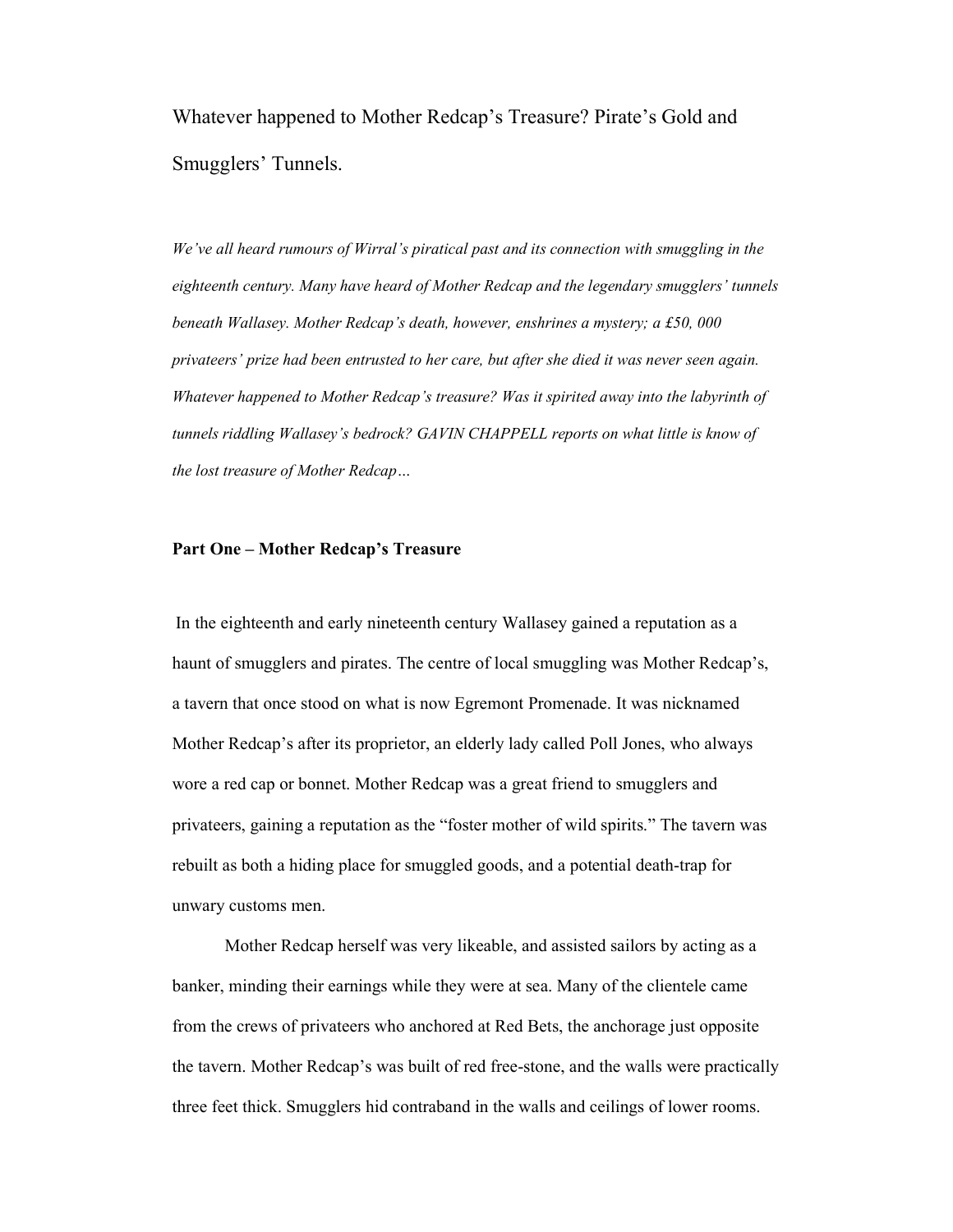The walls were covered by thick planks of wood from wrecked ships. There was a front door made of five inch thick oak, studded with iron nails, and seems to have had several sliding bars across the inside. Just inside the door was a trapdoor leading down to the cellar under the north room, a rough wooden lid with hinges and shackles. If an intruder forced the front door this would withdraw the bolt of the trapdoor, precipitating the unwelcome visitor into the cellar, eight or nine feet below. It was also used for the more mundane purpose of depositing goods.

If a visitor had successfully negotiated this initial obstacle, they would have the options of entering a room to the north or another to the south (although this entrance would be covered by the open front door), or going straight up a staircase directly ahead of the door. The main entrance into the cellar was behind this staircase, where seven or eight steps led down. At the top of the cellar steps, a narrow doorway led out into the yard at the back.

The beams in the two main rooms of the house were made of oak, and the chimney breasts were very large inside. There were cavities near the ceiling, over the oak beams that had removable entrances from the top of the chimney breasts inside the flues. In the south room was a small cavity, just large enough to conceal a small man. In the wall were other smaller cavities where Mother Redcap kept the earnings and prize money of privateer crews while they were at sea.

In the yard was a well, twelve foot deep, dry and partly filled in with earth. On the west side of the wall of the well (facing inland) there was a hole that seemed to lead into the garden but probably led to a mysterious passage.

At the south end of the house there was another cave or cellar, and a mosaic was placed over sandstone flags that covered this cavity. A square hole with steps, made to look like a dry pit well, was the entrance to this cellar. Much of the yard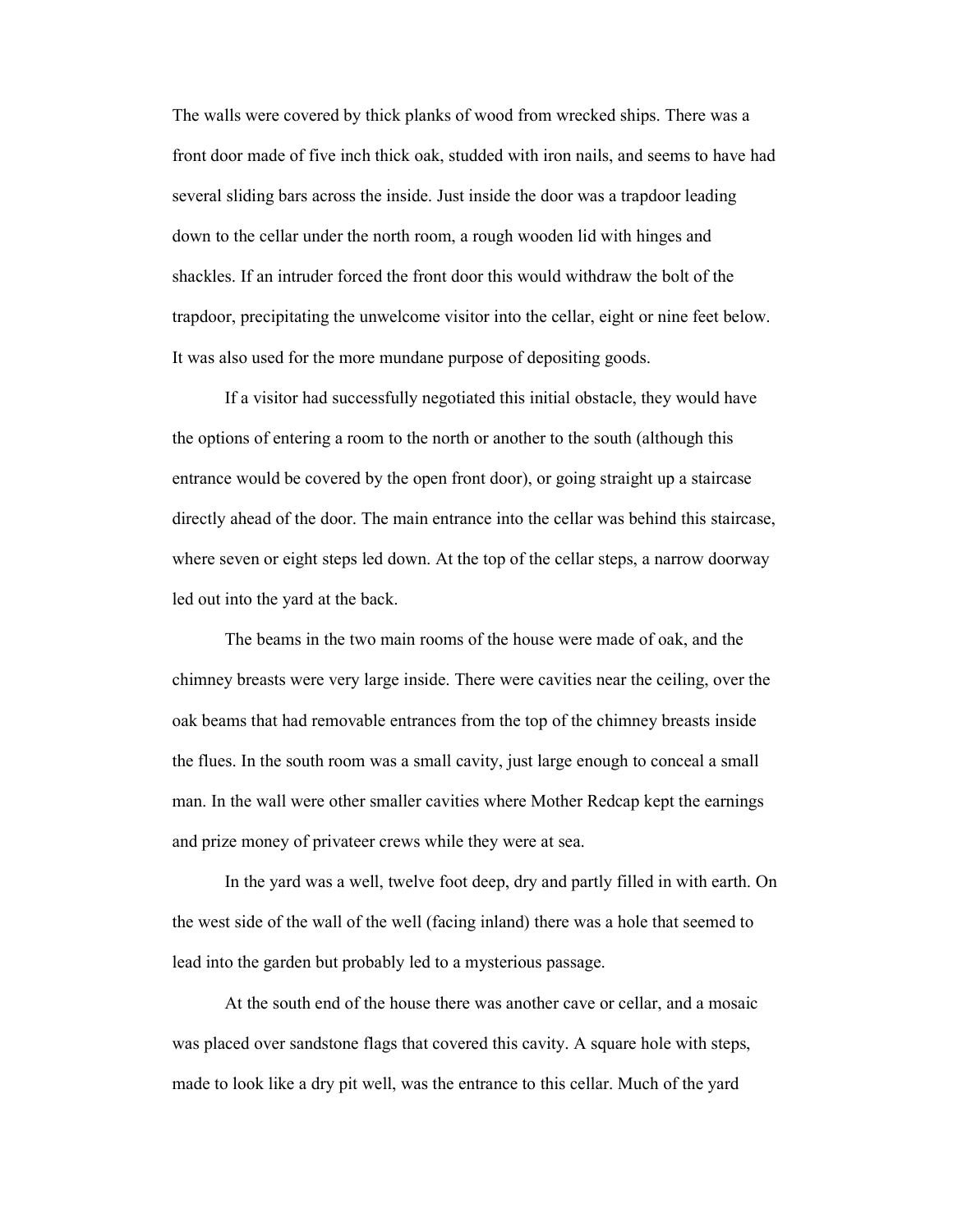seems to have been hollow, flagstones on beams covering a large subterranean space. A manure heap and a stock of coal were piled on top of it; the coal was brought in small boats called "flats" and Mother Redcap sold it to the people of Liscard. When contraband was concealed inside the cave, the coal and barrels were moved to cover the entrance.

At the end of the cave was the mysterious passage mentioned above. Some sources state that it led to the Yellow Noses, over a mile away in what is now New Brighton, and also that another passage went to Birkenhead Priory. More conservative accounts say that it led to an opening in a ditch that led to a pit about halfway up what is now Lincoln Drive, in the direction of Liscard. On the edge of this pit grew a willow tree which was used as a lookout post from which one of Mother Redcap's confederates could survey the whole entrance to the Mersey.

Mother Redcap had hiding places for any number of fugitive sailors, and of course she also acted as a banker, keeping the men's earnings and prize-money concealed about the building, and it was said that she had enormous amounts of money concealed, but its location was never revealed. It is said that shortly before her death a privateer ship came into port in Liverpool with a fabulously rich prize that had given the crew at least £1, 000 (£50, 000 in today's money) each. Mother Redcap's was "swarming" with sailors from this ship, and she received a great deal of the prizemoney for safekeeping. She died soon after, and little property was found in her possession. The location of the privateers' prize money remains a mystery to this day.

After Mother Redcap's death the tavern continued to be an important landmark, even after it had had its license revoked. A retired solicitor called Joseph Kitchingham bought it in 1888, restoring and renovating the building, adding a turret attic, a further wing and various enlargements and alterations, including a date plate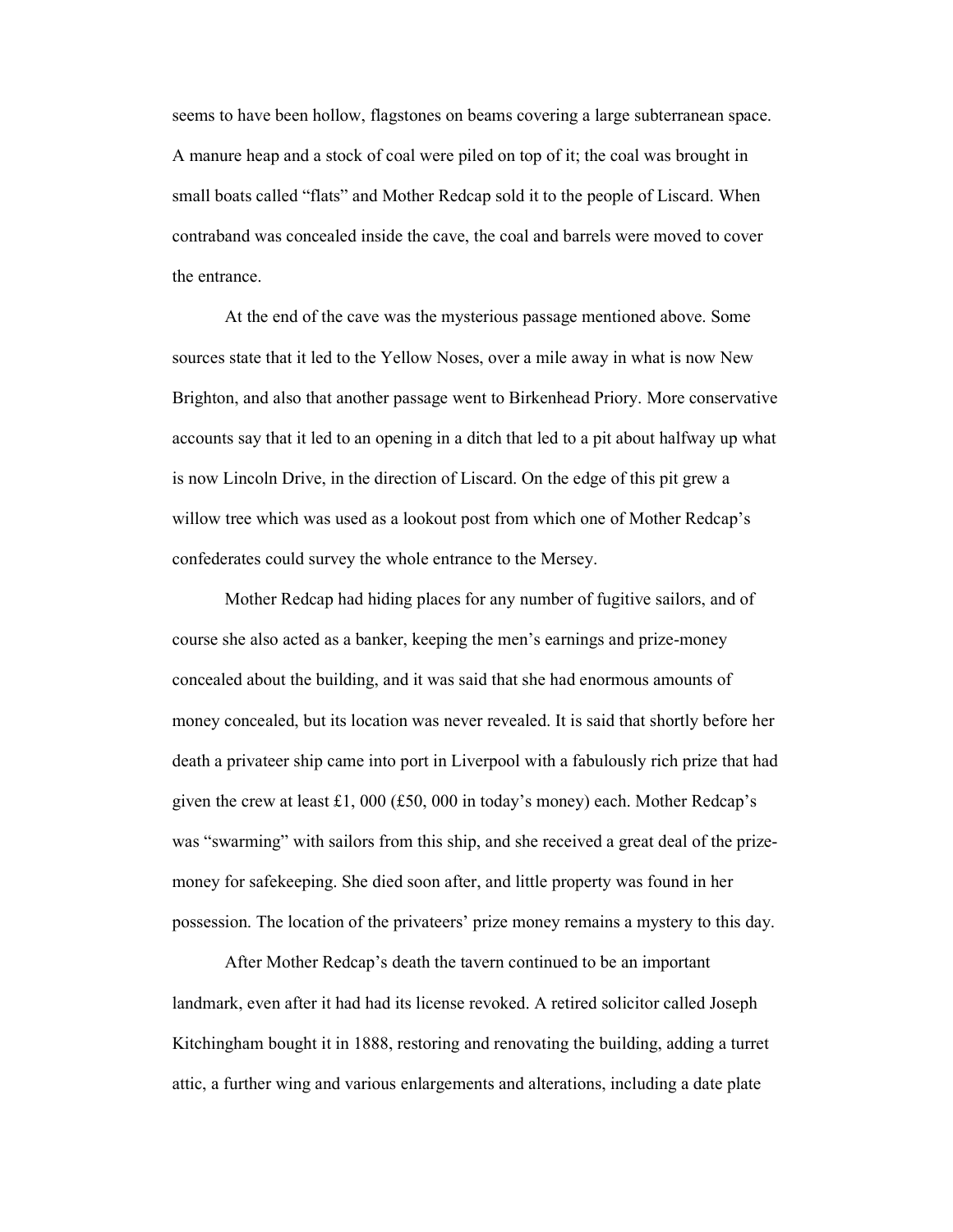inscribed with the legend 1595 – 1889. The property was sold after Kitchingham's death when it was bought by Robert Myles who opened it as a café, named Mother Redcap's Café.

By the 1950s the house had come into the possession of the Grimshaw family, whose son Wolfgang was a childhood friend of local historian Joseph "Pepe" Ruiz. In the latter's book "Beachcombers, Buttercreams and Smuggler's Caves" he relates his experiences of the building in its later years. Digging in the south west corner the two boys got down no more than a foot before their spades met a large sandstone slab, which further excavations revealed to be part of a set of steps leading downwards.

Mother Redcap's was never a success as a café. It also failed as a nightclub – the aptly-named Galleon Club -- and closed in 1960, falling into ruin before being demolished in October 1974. Joseph Ruiz records that during the demolition a bulldozer fell through a hole in the ground, revealing a large well with an entrance door part of the way down. The workers recognised this as the famous "smugglers' well" and one man suggested his mates lower him down to the door and they inform the museum authorities. The foreman, however, insisted that the well be filled in, and threatened instant dismissal to anyone contacting the museum. Mother Redcap's secrets were finally buried. Soon after, a nursing home was built on the site, and it still stands today.

## **Part Two – Smugglers' Tunnels**

A 1974 article in the Wirral News stated that the developers found no trace of tunnels while building the nursing home on the site of Mother Redcap's. However, Joan McCool of Rivington Road, who had worked at the Galleon Club in the fifties, said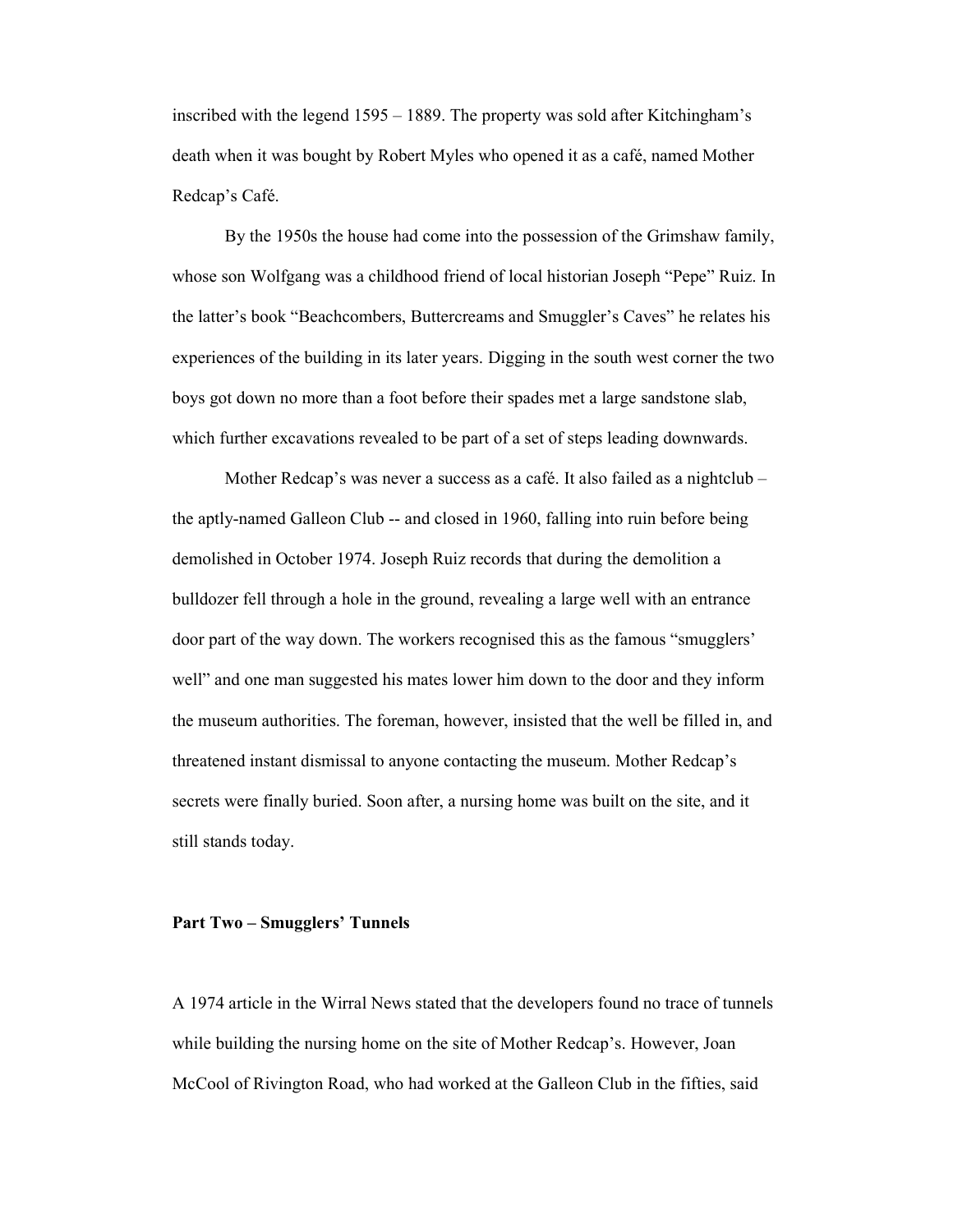that behind the bar there had been a large bank with several tunnels that had been partially filled in with beer bottles. To the left of the bar there was a large slit, which would go unnoticed unless drawn to a visitor's attention. This could be entered sideways, and led to a black, damp tunnel running behind the bar and seeming to go on much further.

Inga Kneale, the Galleon Club's former proprietor, said that although she had never found tunnels "of any length" she was sure that they existed, and had always felt that someone was watching her. A previous owner had excavated the dance floor while searching for the passages, but had been unsuccessful. A geo-physical survey in the mid seventies by Ezekiel Palmer of the Proudman Institute also failed to reveal any sign of tunnels.

However, a letter from Marion Fisher, former owner of an hotel in Wellington Road, mentioned a long stay resident, a builder, who had been working on Mother Redcap's. Part of his work had been to fill in the well, which this account describes as "square and situated at the front of the house." He told Mrs Fisher that down the well were three entrances to tunnels. Some of the tunnels had caved in, but the one that ran to St Hilary's was intact. Another ran "under some nearby cottages" while the third was "believed to run somewhere via the docks to an old Birkenhead church, possibly the priory".

The nineteenth century writer James Stonehouse recorded having "been up the tunnels or caves at the Red and White Noses many a time for great distances," and how he "once ... went up the caves for at least a mile, and could have gone further." He believed that they were "excavated by smugglers in part, and partly natural cavities of the earth." Elsewhere he records the tradition that "the caves at the Red Noses communicated in some way and somewhere with Mother Redcap's." Other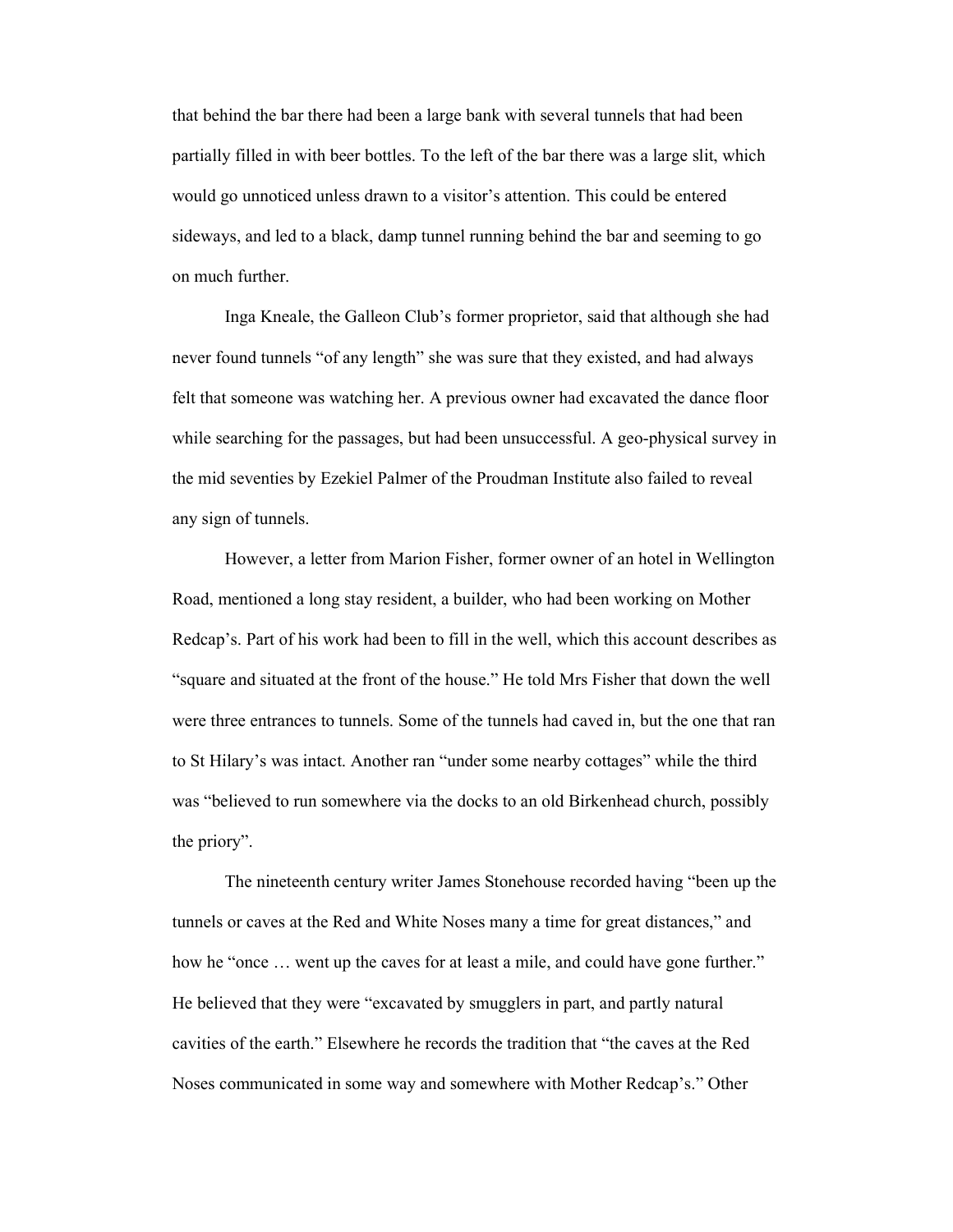accounts say that a second tunnel led from the Priory to Mother Redcap's. In 1897, "an old man who had explored them in his youth" was living at Wallasey,

The most famous of the caves, known as the Wormhole, lies beneath Rock Villa. The sea entrance was blocked off after the construction of the Promenade, but until recently it could be entered via a manhole and a vertical ladder from the garden of the house. Formerly opened each year for charity, the cave consists of a narrow tunnel on a north-south axis which opens out into a main cavern containing a well, and a bricked-up tunnel on the east wall. Several dates are carved on the walls, including one as early as 1619. The air is said to be fresh, even at the southern end, so there must be an outlet. Recent rumours, however, suggest that the owner has barred off the entrance.

It is said that the tunnel is linked with others in a cavern underneath the Palace Amusement Arcade in New Brighton. Tradition maintains that smugglers and wreckers concealed their booty in the cavern, which is sadly no longer accessible. The tunnels are believed to lead to Bidston, Mother Redcap's (from which another tunnel is supposed to lead to Birkenhead Priory), St Hilary's Church and Fort Perch Rock. The existence of the Fort Perch Rock tunnel itself was confirmed by a geo-physical survey carried out in the mid-seventies, (at the same time as the one at Mother Redcap's) and it has been suggested that it was built as an escape route for the fort in case of attack. The cellars of the Palace itself consist of an extensive warren of tunnels that predate the current building by a substantial if uncertain period, being lined with handmade brick joined with cement rather than mortar.

The Old Palace and the Floral Pavilion were built in 1880, opening on Whit Monday the next year. It included an aquarium, baths, a theatre, a ballroom said to have been the finest in England, an aviary, and a zoo. During the construction of the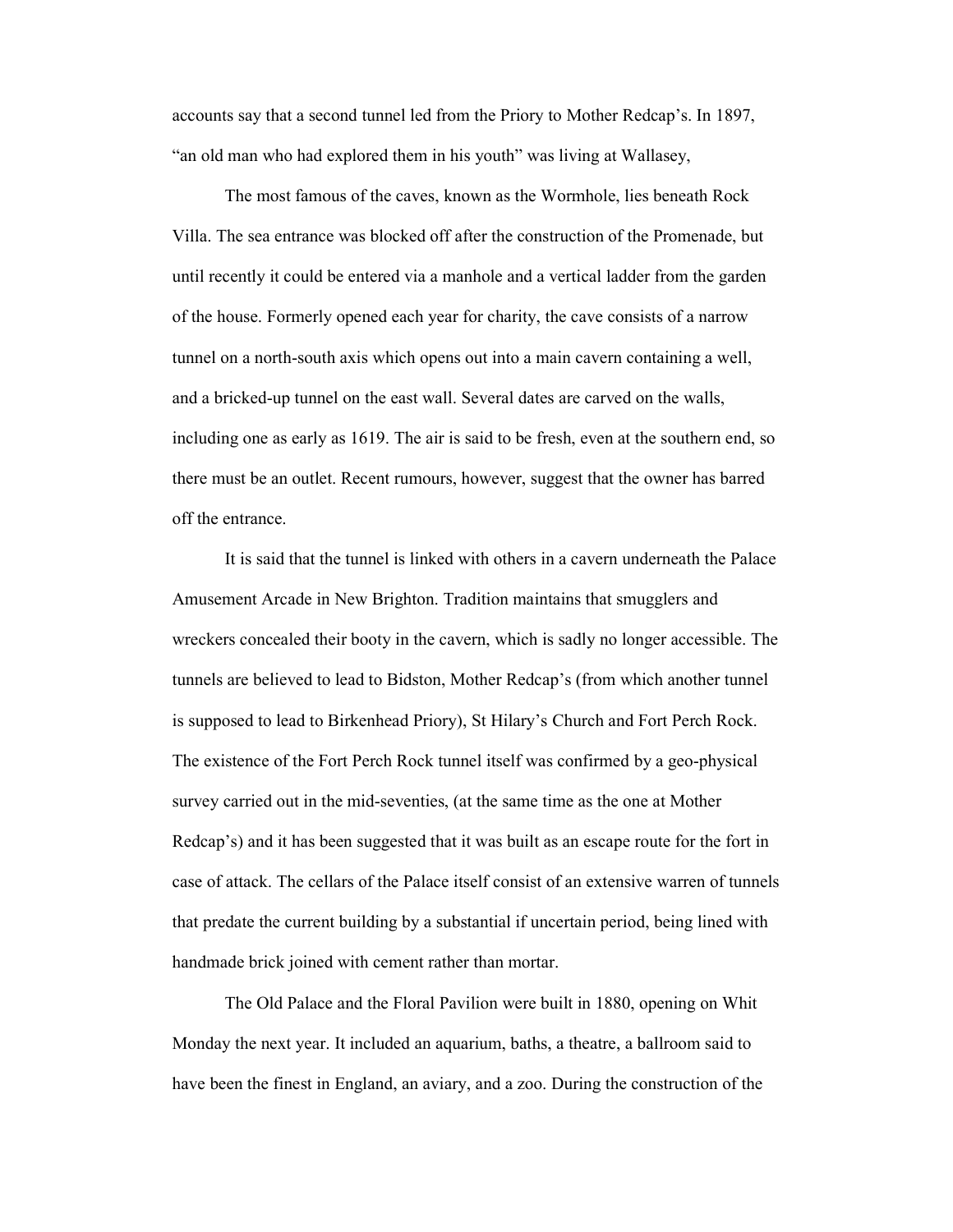original building a pit was discovered which "revealed evidence that it had been used by smugglers and wreckers for the purpose of concealing their goods" and that possibly it hid something more sinister. A "sickening" stench emanated from the pit, and only the liberal use of disinfectants could eventually remove the contents so work could continue. According to local traditions, this is connected with the wreck of the Pelican in 1793. The cavern was transformed into an underground waterway known as The Grotto, where small boats could sail past illuminated caves. It extended for over 250 metres, and is said to have ended beneath the bottom of Rowson Street.

The passages are said to extend as far as St Hilary's, Leasowe Castle, and even Chester Castle. Although the latter seems highly, it is possible that the tunnel leading to St Hilary's joins up with one of the tunnels from beneath the Palace. Perhaps they are one and the same tunnel.

No tunnels are currently accessible from St Hilary's at the present date, and the vault beneath the old tower was covered by a tiled floor in the late nineteenth century. But according to the rector, Canon Paul Robinson, one of the parishioners remembers going down a tunnel in the thirties, below Swinton Old Hall, the site of the modern rectory, a few hundred years away from the old tower. Joseph Ruiz says that a well exists beneath the front sitting room of the old rectory, fifteen feet wide and 350 feet deep, and it is believed to lead to a tunnel; this is also mentioned in an article in the Wirral News. The article refers to a legend that says an underground passage leads from the rectory to the church (presumably the old tower) and then on to Mother Redcap's. According to legend, Mother Redcap's treasure – the missing prize money of the privateers - lies somewhere in this tangled labyrinth. But what happened to it? Is it lost forever? It is possible that some of the treasure has been found over the years.